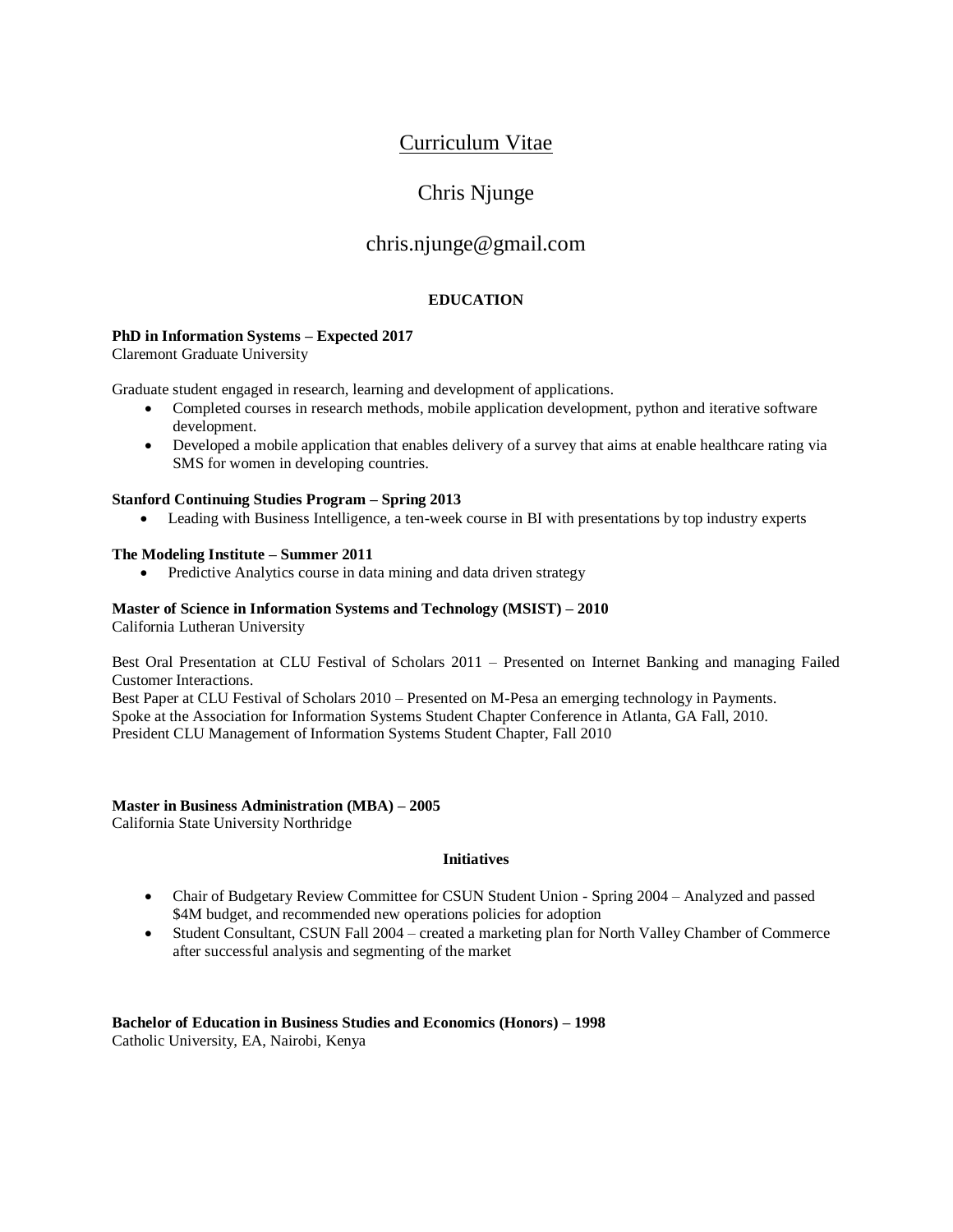#### o **PUBLICATIONS**

- o Mugambi A., Njunge C., Yang S.C. (June, 2014) Mobile Money Benefits and Usage: The Case of M-Pesa, IT Professional (16) 3, pp. 16-21.
- o Njunge, C., and Witman, P. (October 8, 2010) *Launching a New Chapter – Gaining Critical Mass, Gathering Critical Input.* Invited presentation to the Association for Information Systems Student Chapters Conference, Atlanta, GA.
- o Witman, P., and Njunge, C. (November, 2015) *Service Outsourcing Handoff Run Amok - A Black Box Case Study from the Insurance Industry*. Presented at the EdSigCon 2015, Wilmington, NC.
- o Witman, P. and Njunge, C. (March, 2016). *Black Box Thinking: Analysis of a Service Outsourcing Case in Insurance.* Information Systems Education Journal (ISEDJ), Volume 14, Issue 2.
- o Witman, P., Ilie, V., Njunge, C., et al. (August 12, 2016) *Social Inclusion across Information Systems Specializations.* The symposium brought together 25 researchers to discuss issues of how information systems could promote improved social inclusion across socio-economic, gender, race, ethnicity, age, sexual orientation, technical capabilities, and other social divides. Held at the Americas Conference on Information Systems, San Diego, CA, August 12, 2016.
- o Witman, P., and Njunge, C. (August, 2017) *Professional Development Symposia Co-chair*s. Served as reviewers of and coordinators for the Professional Development Symposia for the Americas Conference on Information Systems, Boston, MA.

#### **EXPERIENCE**

## **California Lutheran University, CA 08/17 – Current**

**Visiting Instructor – Business**

Fall 2017 – Teaching International Business Behavior and Information Systems and Technology

#### **California Lutheran University, CA 06/15 – 05/17**

### **Adjunct Faculty Member – Information Systems and Technology**

Spring 2017 – Taught International Business Behavior

Taught several courses at Undergraduate and Graduate level, including: International Business – Undergraduate Information Systems and Technology – Graduate and Undergraduate Emerging Technologies – Graduate Agile Software Development – Graduate Information Security – Graduate (co-taught)

#### **California State University – Channel Islands, CA 04/16 – 08/17**

**Adjunct Faculty Member – Information Systems and Technology**  Summer 2017 – Taught MBA course, The Contemporary Firm Spring 2017 – Taught MBA course, The Contemporary Firm Spring 2016 – Taught MBA course, The Contemporary Firm

### **Digital Insight Corporation, Westlake Village, CA 08/13 – 11/14**

**Sr. Business Analyst – Data Center Operations**

Lead cross function teams in designing, building and deploying systems that track customer experience. Lead requirements gathering and testing of monitoring systems. Manage implementation of new reporting and analysis systems and processes.

#### **Intuit Financial Services, Westlake Village, CA 03/08 – 08/13 Sr. Business Analyst – Data Center Operations**

Automate processes and metric reporting to support communication to senior management. Provide subject matter expertise regarding Data Center Operations, monitoring and customer experience. Rapidly develop applications to address critical issues involving risk and gaps in business processes.